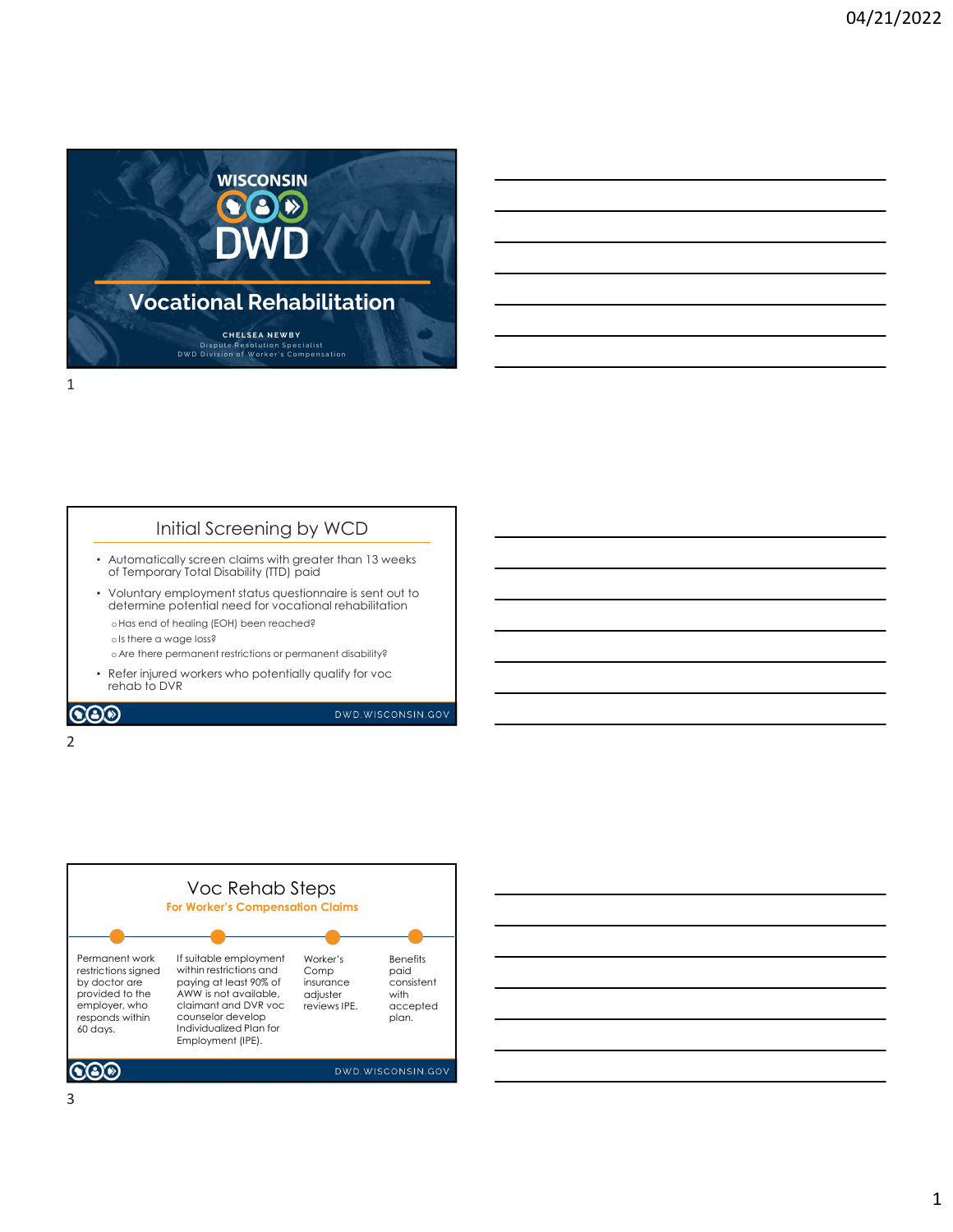# Benefits of Retraining for WC Claims

- Tuition, school fees, books
	- oLaptop or other equipment required for program may be covered if determined necessary by IPE
- DVR requires their consumers who participate in retraining to apply for federal student aid (FAFSA)

o Grants reduce cost of tuition paid by insurance carrier oScholarships are awarded to injured worker

## $\bigcircledS$

DWD.WISCONSIN.GOV

# Benefits of Retraining for WC Claims

Mileage and meals are paid at state employee rate:

• Travel for school \$0.51 per mile

4

- Breakfast: \$9
- Lunch: \$11
- Dinner: \$21

PocketTravelGuide\_2\_2022.pdf (wi.gov)

(https://dpm.wi.gov/Documents/BCER/Compensation/PocketTravelGuide\_2\_2022. pdf)

**CO** 

DWD.WISCONSIN.GOV

#### $5<sub>5</sub>$

# Benefits of Retraining for WC Claims

Maintenance = TTD rate

- Not to exceed 80 weeks, unless WCD determines that additional school is necessary to replace average weekly wage (AWW)
- Permanent Partial Disability (PPD) continues to accrue during breaks from school

Case law: Massachusetts Bonding Insurance Co. v. Industrial Commission. 275 Wis. 505 (1957)



DWD.WISCONSIN.GOV